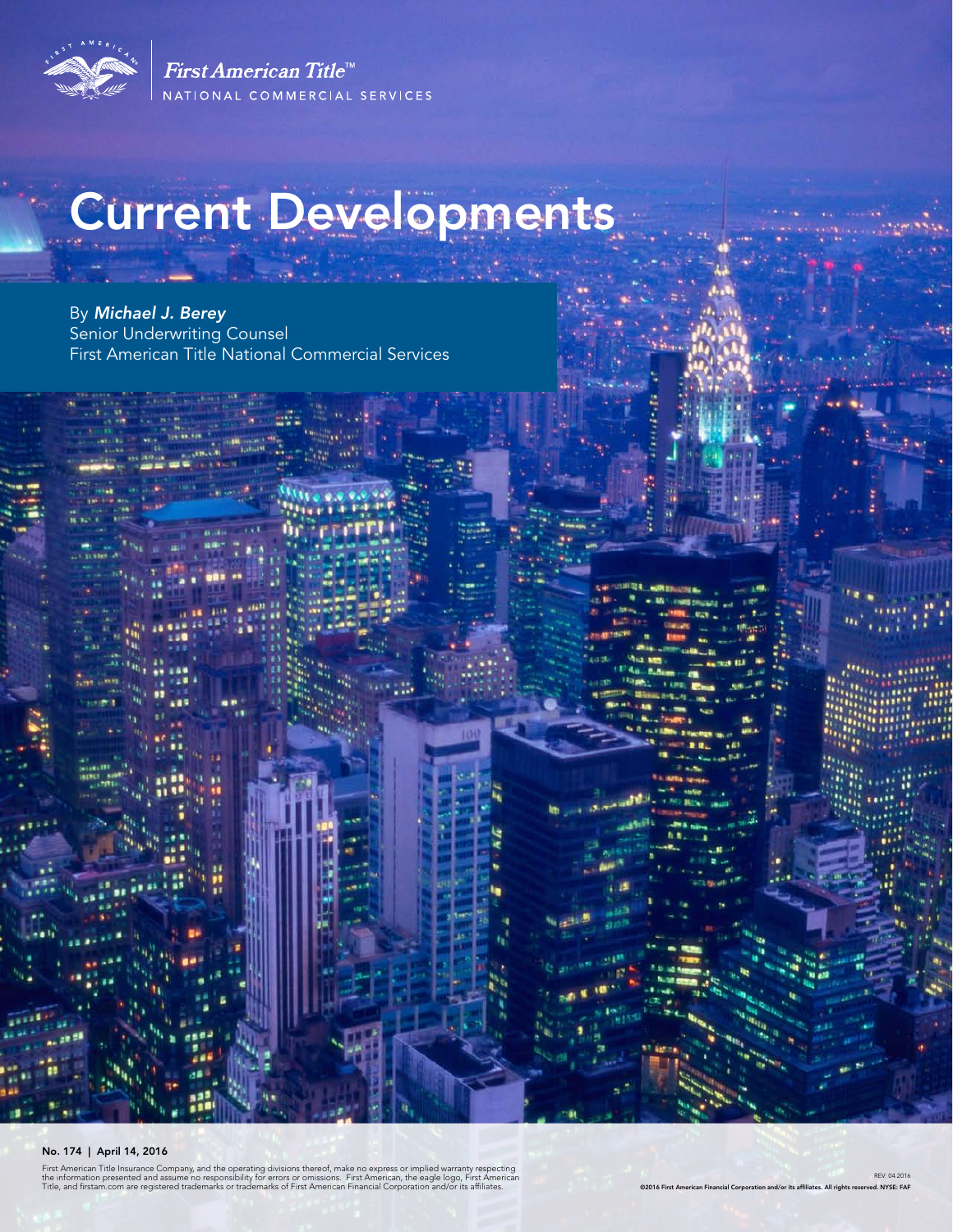## Adjoining Owners

To demolish the building on its property, the Petitioner was required by New York City's Building Construction Code and New York City's Building Department to conduct a preconstruction survey of an adjacent property. The owner of the other property, the Respondent, denied access and the Petitioner commenced a special proceeding pursuant to Real Property Actions and Proceedings Law ("RPAPL") Section 881 ("Access to adjoining property to make improvements or repairs") seeking an Order granting it, inter alia, access to the Respondent's building to conduct the preconstruction survey, to remove the chimney serving the Petitioner's building which is connected to a wall of the Respondent's building, and to patch the wall after the chimney removal.

Under RPAPL Section 881 "[w]hen an owner or lessee seeks to make improvements or repairs to real property so situated that such improvements or repairs cannot be made by the owner or lessee without entering the premises of an adjoining owner or its lessee, and permission so to enter has been refused, the owner or lessee seeking to make such improvements or repairs may commence a special proceeding for a license to enter...[t]he licensee shall be liable to the adjoining owner or his lessee for actual damages accruing as a result of the entry."

The Supreme Court, New York County, finding that without access to the Respondent's property the Petitioner would not be able to conduct the required preconstruction survey, and that any hardship imposed on the Respondent "will be slight compared to the hardship Petitioner will incur if the license is refused", granted Petitioner a limited license for access to the Respondent's property to enable Petitioner to conduct a preconstruction photographic survey and a chimney probe, and to replace any bricks to ensure the weatherproof integrity of the adjoining wall of the Respondent's building once the chimney was removed. The Court further required that Petitioner not interfere with the Respondent's "necessary access", that Petitioner maintain an insurance policy with \$5,000,000 liability and property damage coverage naming Respondent as an additional insured, and that Petitioner return the license area to its original condition. Matter of West 96th Development LLC v. 7 West 96th Street Corporation, 2016 NY Slip Op 30465, decided March 21, 2016, is posted at http://www.courts.state.ny.us/reporter/pdfs/2016/2016 30465.pdf

#### Adverse Possession

In order to access the parking lot on the property of Defendant Fradler Realty Corp. ("Fradler") and rear entrances to the retail stores on Fradler's property, vehicles and pedestrians crossed over the parking lot located on the Plaintiff's adjoining property. The Defendants claimed that their agents, tenants and customers had an easement by prescription. The Supreme Court, Nassau County, held that Fradler had no rights of access over the Plaintiff's property and enjoined the Defendants from trespassing. The Appellate Division, Second Department, affirmed. According to the Appellate Division,

"…while, as the Supreme Court found, it appears undisputed that the defendants' traversing of [the Plaintiff's] lot was open, notorious, and continuous for the prescriptive period, the court properly determined that the presumption of hostility did not arise. [The Plaintiff's manager] testified that he permitted such use to Fradler and the public at large as a matter of willing accord and neighborly accommodation. He further explained how he had, over the years, protected [the Plaintiff's] ownership interest when others had abused the permission he afforded. The court credited this testimony in concluding that the use was permissive and, upon our review, we see no basis to disturb this determination."

Colin Realty Co., LLC v. Manhasset Pizza, LLC, 2016 NY Slip Op 01633, decided March 9, 2016, is posted at http://www.courts.state.ny.us/reporter/3dseries/2016/2016\_01633.htm.

#### Bankruptcy/Statute of Limitations

Defendant Paavo Raudkivi executed a mortgage in 1998 and, in October 2001, he failed to make mortgage payments. The mortgagee accelerated the debt and commenced a foreclosure. In October 2002, the Defendant filed a Chapter 13 bankruptcy. A Bankruptcy Plan, confirmed in April 2003, provided that the Defendant would pay \$22,201 in prepetition arrears. The Defendant also agreed to make all of his post-petition mortgage payments outside of the Plan. A discharge in Bankruptcy was granted in October 2006. The Defendant made mortgage payments through July 2005.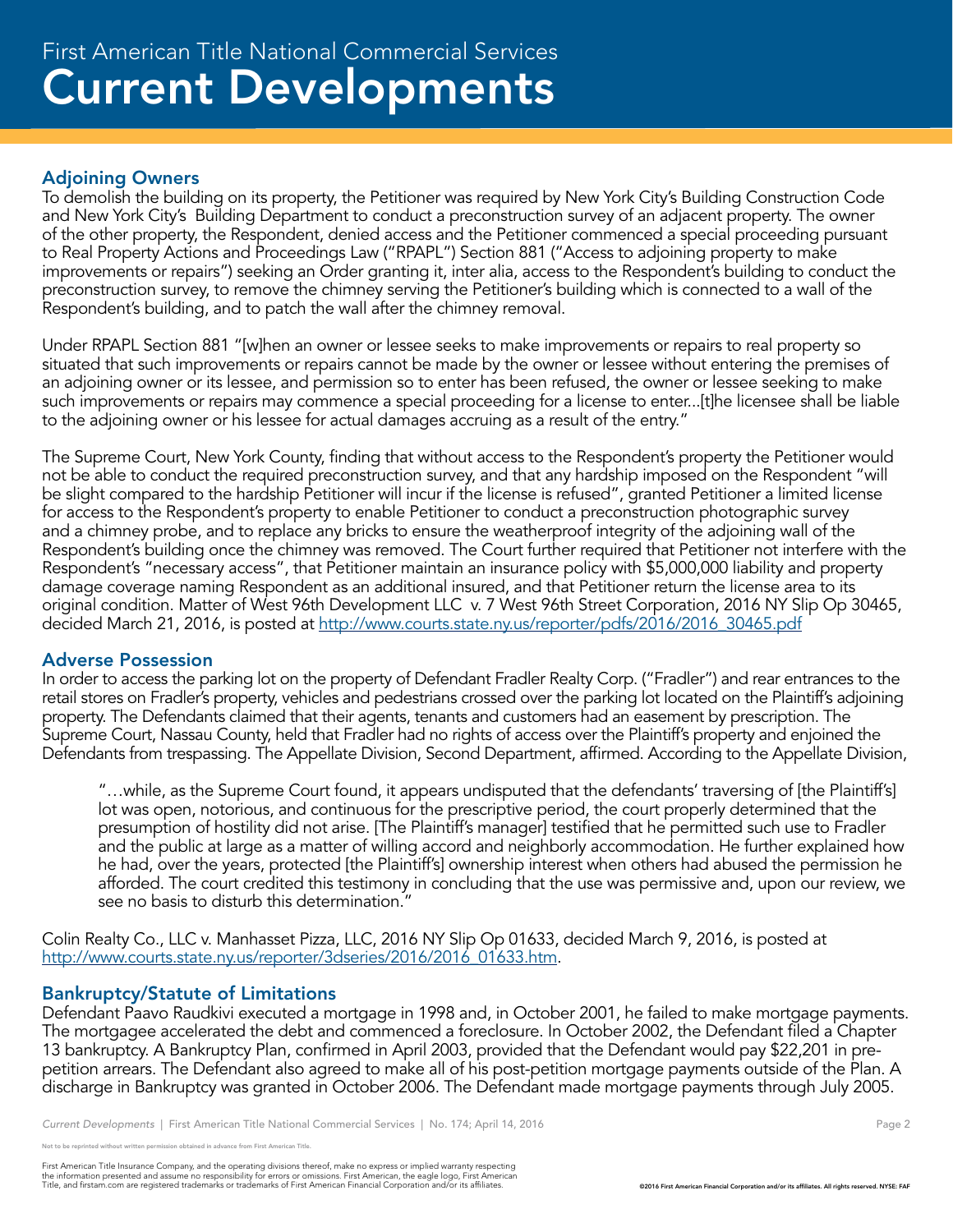In July 2012, the Plaintiff, the holder of the mortgage by assignment, commenced a foreclosure.

The Defendant asserted that the foreclosure was barred by the six-year statute of limitations in Civil Practice Law and Rules Section 213(4) ("Actions to be commenced within six years…"). He contended that the statute of limitations, as tolled by the Bankruptcy filing, ended in October 2011. The Appellate Division, Second Department, affirmed the Order of the Supreme Court, Nassau County, granting the Plaintiff's motion for summary judgment and for an Order of Reference. According to the Appellate Division,

"…Raudkivi's Chapter 13 bankruptcy plan, in which he acknowledged the mortgage debt and promised to repay it, renewed the limitations period. The automatic bankruptcy stay, which was in effect when Raudkivi executed his Chapter 13 bankruptcy plan, tolled the renewed limitations period…,so the renewed limitations period did not begin to run until Raudkivi was granted his discharge in bankruptcy in October of 2006. Since this [foreclosure] action was commenced less than six years later, in July of 2012, this action is not time-barred." [citations omitted]

PSP-NC, LLC v. Raudkivi, decided April 6, 2016, is reported at 2016 WL 1355094.

## Condominiums/Common Charges

Adam Plotch, the successful bidder at the foreclosure sale of a condominium unit for unpaid common charges, claimed that a mortgage on the unit was extinguished because the common charge lien was superior to the mortgage. The Appellate Division, Second Department, reversing the ruling of the Supreme Court, New York County, held that the mortgage was superior to the common charge lien under Real Property Law Section 339-z ("Lien for common charges") and, therefore, he "took the property subject to the lien". Board of Managers of Regent's Park Gardens Condo v. Chavez, decided February 24, 2016, is reported at 25 N.Y.S. 3d 655.

#### Condominiums/Common Charge Lien Foreclosures

In a mortgage foreclosure involving residential real property, the foreclosing party is required by Real Property Actions and Proceedings Law Section 1303 ("Foreclosures; required notices"), when the foreclosure relates to an owner-occupied one-to-four family dwelling, to deliver to the mortgagor with the summons and complaint a notice captioned "Help for Homeowners in Foreclosure". The Supreme Court, New York County, held that this Section 1303 notice applies to the foreclosure of condominium liens for unpaid common charges. Although Section 1303 applies to mortgage foreclosures involving residential property, Real Property Law Section 339-aa ("Lien for common charges; duration; foreclosure") provides that a common charge lien "may be foreclosed by suit…in like manner as a mortgage of real property…" The Court granted the Defendant's motion to dismiss the complaint and directed the New York County Clerk to cancel the notice of pendency. However, the Court also granted the Plaintiff's cross-motion to serve an Amended Summons and Complaint accompanied by the required notice. According to the Court, "[t]here is no indication that permitting plaintiff to serve the RPAPL Section 1303 notice at this juncture…would result in any prejudice to defendant in his ability to defend this matter." Millenium Tower Residences v. Kaushik, 2016 NY Slip Op 30410, decided March 14, 2016, is posted at http://www.courts.state.ny.us/reporter/pdfs/2016/2016 30410.pdf.

#### Condominiums/NYS Regulation

The New York State Department of Law has revised 13 N.Y.C.R.R. Part 20 ("Disclosure Requirements for Condominium Offerors Renting, Rather than Selling, Unsold Condominium Units"), effective April 15, 2016. According to an email circulated by the Department on March 16, 2016, "the revised regulations clarify that condominium offerors cannot rent units in newly-constructed, vacant, or non-residential condominiums prior to consummation of the offering plan, except pursuant to interim leases or interim rental agreements." A "Summary of Revised Regulations" is posted at http://www. ag.ny.gov/sites/default/files/pdfs/bureaus/real\_estate\_finance/rulemaking/3.15.16\_Summary\_of\_Revised\_Regulations.pdf.

#### Deeds/Covenant Against Grantor's Acts

A deed conveying Brooklyn residential property contained a covenant against grantors' acts, that is, a covenant that the Sellers had not done anything to encumber the property. The Sellers had, however, executed a conservation easement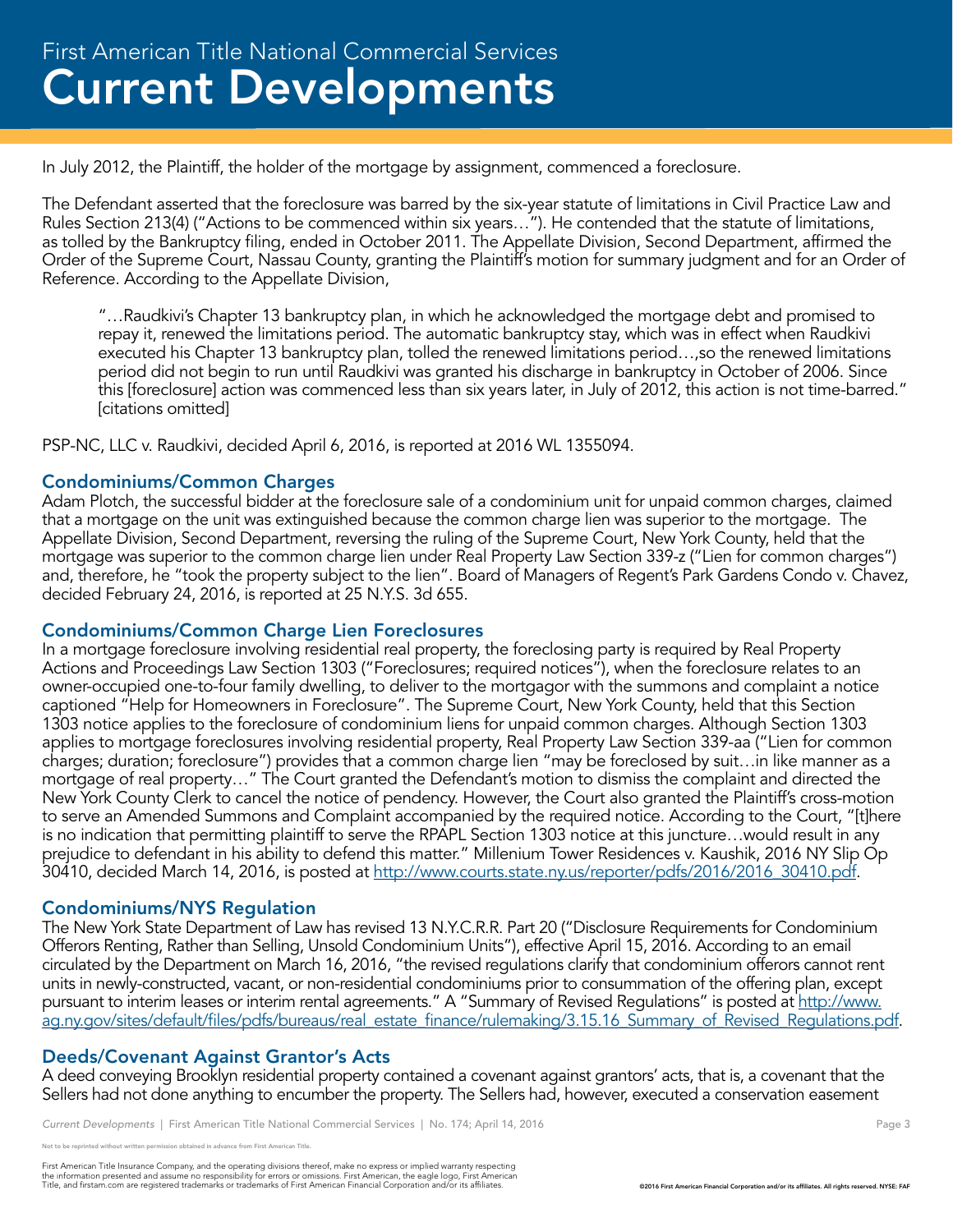burdening the property. The Purchasers brought suit seeking damages for violation of the covenant and the Sellers, in turn, filed a third-party complaint against their attorney, who had drafted the deed. The Sellers sought to recover any amounts that would be awarded to the Purchasers. The Supreme Court, Kings County, denied the attorney's motion to dismiss the third-party complaint.

The Appellate Division, Second Department, reversed the ruling of the lower court, holding that the Sellers could not maintain a cause of action against their attorney for indemnification, and that the attorney's motion to dismiss should have been granted. According to the Appellate Division,

"…in this case, any potential liability of the sellers in the main action would be the result of their own affirmative act of encumbering the property with a conservation easement in 2002, rather than [the attorney's] alleged negligent drafting of the deed. Since the sellers do not allege that [the attorney] played any role in the conveyance of the conservation easement, which is the basis for their potential liability, the third-party complaint does not adequately plead a cause of action for common-law indemnification against him."

The Appellate Division noted that the statute of limitations for legal malpractice had expired. Schottland v. Brown Harris Stevens Brooklyn, LLC, decided March 16, 2016, is reported at 2016 WL 10335522.

## Election of Remedies

Real property subject to a mortgage foreclosure was sold for less than what was due under the note secured by the mortgage. The foreclosing Plaintiff accepted the net proceeds of the sale in exchange for releasing the property from the mortgage. The Plaintiff then moved for leave to amend its complaint to substitute for the foreclosure a cause of action to recover on the note and on a guaranty of the obligations under the note. The Supreme Court, Nassau County, denied the motion; the Appellate Division, Second Department, reversed and granted leave to amend the complaint. According to the Appellate Division, the Plaintiff "was not precluded from seeking to recover on the note and guaranty by RPAPL 1301(3)" and such relief could be sought by amending the complaint instead of commencing a new action. Under Real Property Actions and Proceedings Law Section 1303(3) ("Separate action for mortgage debt"), "[w]hile the action [to foreclose a mortgage] is pending, or after final judgment for the plaintiff therein, no other action shall be commenced or maintained to recover any part of the mortgage debt, without leave of the court in which the former action was brought". A foreclosure judgment had not been issued. TD Bank N.A. v. 250 Jackson Ave., LLC, decided March 16, 2016, is reported at 2016 WL 1033474.

#### Mortgage Foreclosures/Attorneys' Fees

Under Real Property Law Section 282 ("Mortgagor's right to recover attorneys' fees in actions or proceedings arising out of foreclosures of residential property"), "[w]henever a covenant contained in a mortgage on residential real property shall provide that…the mortgagee may recover attorneys' fees and/or expenses incurred as the result of the failure of the mortgagor to perform any covenant or agreement contained in such mortgage... there shall be implied in such mortgage a covenant by the mortgagee to pay to the mortgagor the reasonable attorneys' fees and expenses incurred by the mortgagor…in the successful defense of any action or proceeding commenced by the mortgagee against the mortgagor arising out of the contract…"

The Supreme Court, Suffolk County, granted the Plaintiff's motion to discontinue the Action to foreclose its mortgage without prejudice and denied the Defendant's cross-motion for an award of an attorney's fee under Real Property Law Section 282 or, in the alternative, for leave to amend his answer to assert a counterclaim for an attorney's fee. The Appellate Division, Second Department, affirmed the ruling of the lower Court insofar as appealed from. According to the Appellate Division,

"[h]ere, the voluntary discontinuance of this action pursuant to CPLR 3217(b) was without prejudice and there was no substantive determination on the merits of either the plaintiff's cause of action or [the Defendant's] defenses. Accordingly, [the Defendant] was not a prevailing party for the purpose of Real Property Law Section 282 and was not entitled to an award of an attorney's fee for a 'successful defense' of this foreclosure action…"

reprinted without written permission obtained in advance from First American Title.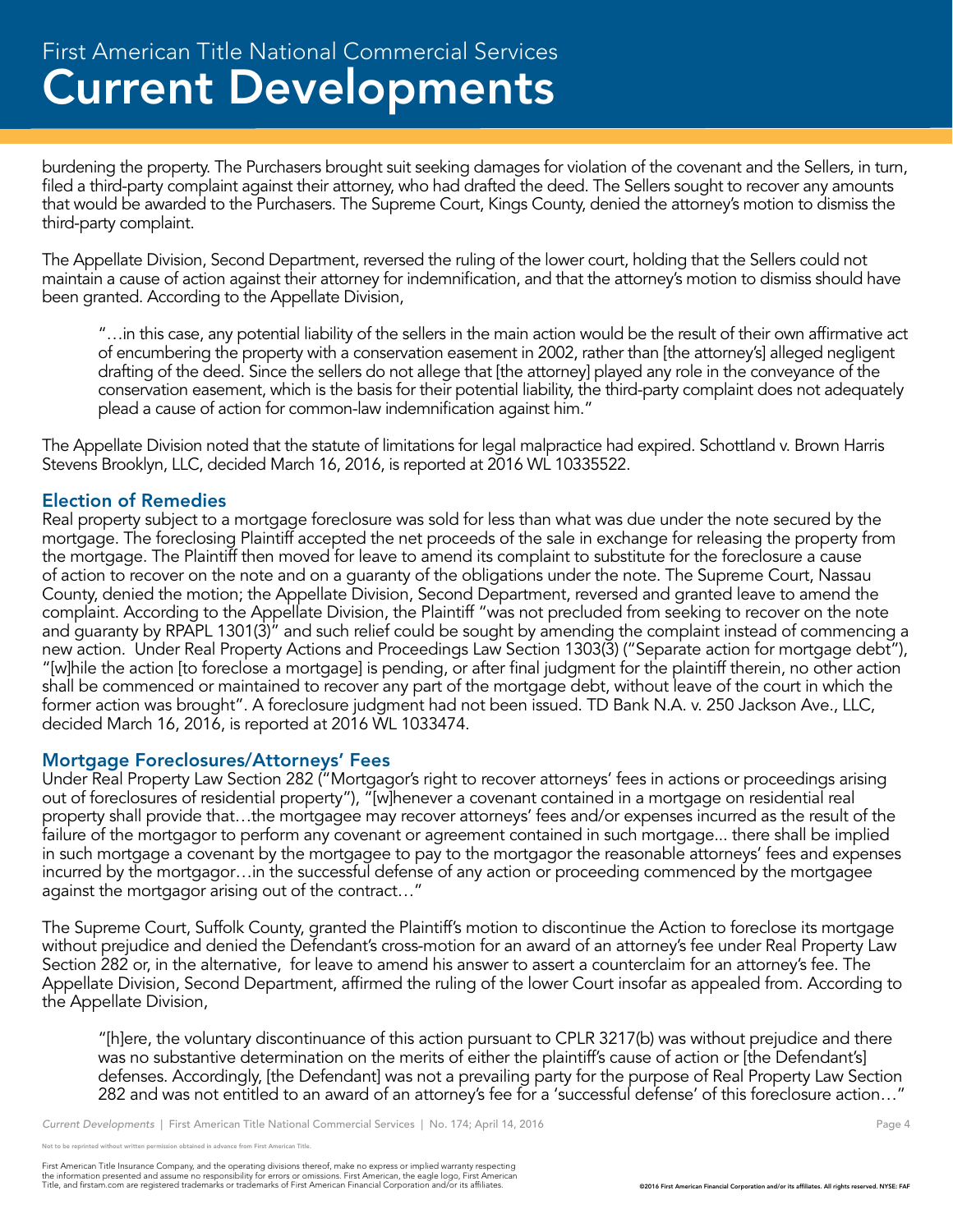Bank of America, N.A. v. Destino, 2016 NY Slip Op 02601, decided April 6, 2016, is posted at http://www.courts.state. ny.us/reporter/3dseries/2016/2016\_02601.htm.

#### Mortgage Foreclosures/Standing

The Supreme Court, Ulster County, granted the foreclosing Plaintiff's motion for summary judgment and denied the Defendant's cross-motion to dismiss the complaint on the ground that the Plaintiff lacked standing. The Appellate Division, Third Department, affirmed the lower court's ruling, finding that the note was delivered to the Plaintiff's custodian prior to the commencement of the Action. Further, the Appellate Division noted, the "defendant lacks standing to challenge plaintiff's possession of the note based on a purported noncompliance with certain provisions of the applicable pooling and servicing agreement." U.S. Bank National Association, as Trustee v. Carnivale, 2016 NY Slip Op 02701, decided April 7, 2016, is posted at http://www.courts.state.ny.us/reporter/3dseries/2016/2016\_02701.htm.

#### Mortgage Foreclosures

A mortgage required that the lender provide the Defendants with a 30-day notice of default and an opportunity to cure any default. The mortgage was modified by a Consolidation, Extension and Modification Agreement ("CEMA"). In an Action to foreclose the consolidated mortgage, the Defendants moved for summary judgment dismissing the complaint, presumably on the grounds that the notice of default and an opportunity to cure were not afforded. The Supreme Court, Bronx County, denied the Plaintiff's motion for summary judgment, granted the Defendants' cross-motion, and dismissed the complaint. The Appellate Division, First Department, reversed, granting the Plaintiff's motion for summary judgment. According to the Appellate Division, the documents consolidating the mortgages did not require the lender to provide a notice of default and the terms of the CEMA expressly "supersede[d] all terms, covenants, and provisions" of the prior mortgage documents. The Appellate Division noted that the record established that the Plaintiff provided a notice of default. Citimortgage, Inc. v. Parris, decided February 25, 2016, is reported at 26 N.Y.S. 3d 46.

#### Mortgage Foreclosures

Justice Schack of the Supreme Court, Kings County, denied a foreclosing mortgagee's unopposed motion to confirm a referee's report and for a judgment of foreclosure and sale. The Court further, sua sponte, directed vacatur of the order of reference, dismissed the complaint and discharged the notice of pendency. The Appellate Division, Second Department, reversed and remitted the case to the Supreme Court, Kings County, for a new determination on the Plaintiff's motion before a different Justice. According to the Appellate Division,

"…the Supreme Court was not presented with any extraordinary circumstances warranting sua sponte dismissal of the complaint and discharge of the notice of pendency. Since the defendants did not answer the complaint and did not make pre-answer motions to dismiss the complaint, they waived the defense of lack of standing. [citations omitted]. Furthermore, a party's lack of standing does not constitute a jurisdictional defect and does not warrant sua sponte dismissal of a complaint by the court."

Consumer Solutions, LLC v. Charles, 2016 NY Slip Op 01794, decided March 16, 2016, is posted at http://www.courts. state.ny.us/reporter/3dseries/2016/2016\_01794.htm.

#### Recording Act

In 2007, the County of Suffolk conveyed property it sold at auction to Gerard A. Pallotta. The deed included a restrictive covenant prohibiting development of the property. Pallotta re-conveyed the property to Pallotta & Associates by a deed which did not reference the restrictive covenant. A two story dwelling was constructed on the property with the proceeds of a loan secured by a mortgage executed by Pallotta & Associates. The County of Suffolk sought a permanent mandatory injunction requiring the removal of the improvements, a judgment voiding the County's conveyance of the property in exchange for the return of the purchase price to Pallotta, and a declaration that the County is the fee owner of the property. The County also sought a ruling that the mortgage was void because the mortgagee facilitated the breach of the restrictive covenant.

*Current Developments* | First American Title National Commercial Services | No. 174; April 14, 2016 **Page 5** Page 5

reprinted without written permission obtained in advance from First American Title.